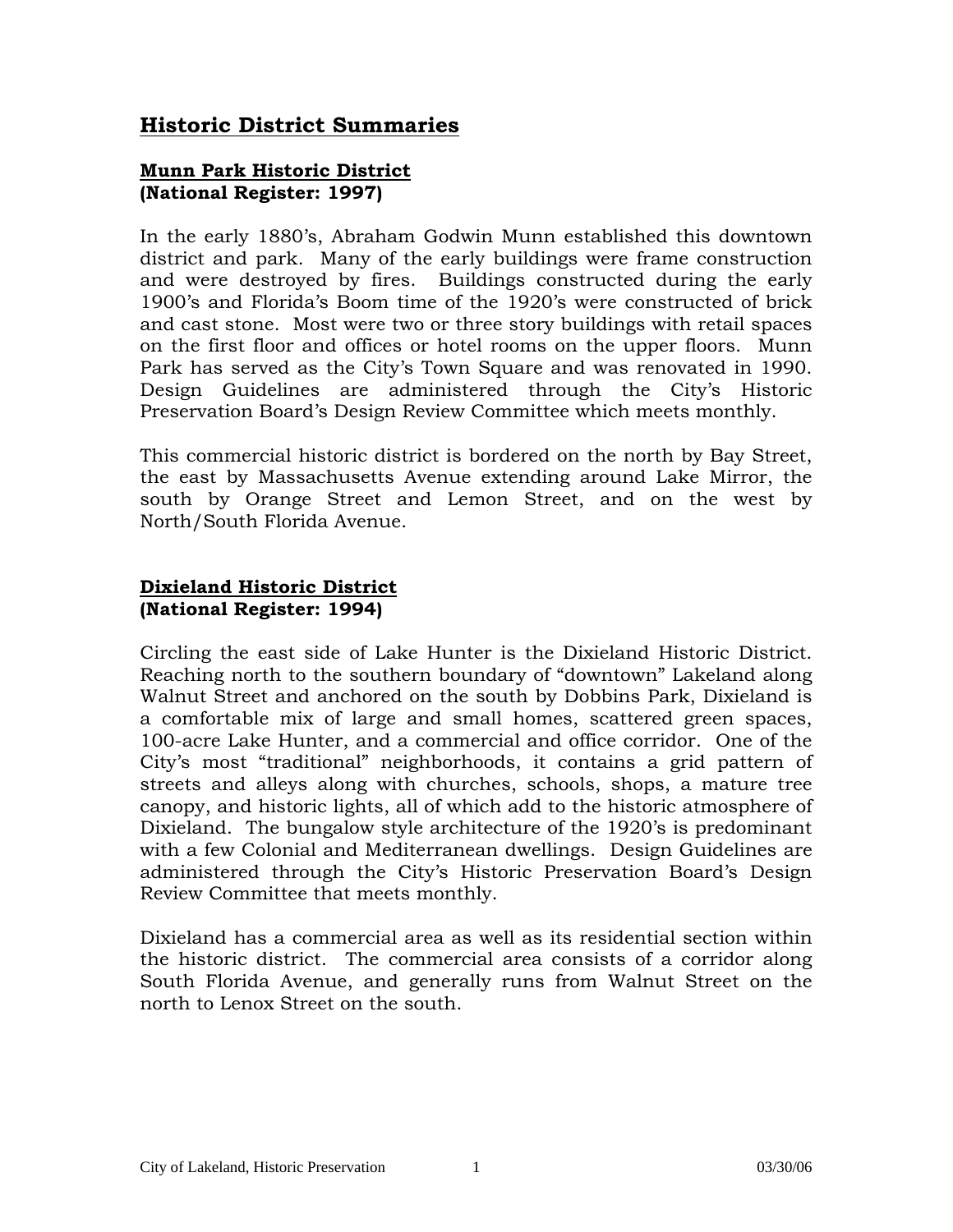### **South and East Lake Morton Historic Districts (National Register: 1985 and 1993)**

The South and East Lake Morton Historic District Neighborhoods (the Lake Morton Historic Districts), located primarily south and east of Lake Morton and north of Lake Hollingsworth, are important to Lakeland because of their architectural integrity and historical elements. Although the development of these neighborhoods began around 1906, most of the houses were built during the Florida Boom between 1920 and 1926. This era provides the basis for the predominant architectural character of Bungalow and Mediterranean styles exhibited today. The area's rolling topography and occasional angular or curvilinear streets and lake shores provide pleasant images, spaces and vistas, creating a character unique in Lakeland and rare in Florida cities. The presence of the Florida Southern College's Frank Lloyd Wright campus, the Lakeland Public Library, and the Polk Museum of Art, as well as several other architecturally or historically significant public and semi-public buildings, further support the neighborhoods' quality and character. Design Guidelines are administered through the City's Historic Preservation Board's Design Review Committee which meets monthly.

# **Beacon Hill Historic District (National Register: 1993)**

Most of the homes in this small historic district were built in the 1920's. The residences represent a wide variety of styles ranging from modest frame vernacular to Colonial and Tutor Revival. The bungalow style homes appear to be the most common style. Most of the residences are one- and two-story wooden frame homes. From its earliest days, this neighborhood tended towards upper-middle class and boasted many mayors and state legislators as residents. This district is bordered by Belvedere Street on the north, Florida Avenue on the east, Beacon Road on the south and Cherokee Trail on the west.

## **Lake Hunter Terrace Historic District (National Register: 2002)**

Located on the western shore of Lake Hunter, this neighborhood is located only a short distance from Lakeland's downtown historic district. Although the widening of Sikes Boulevard distanced the neighborhood from Lake Hunter, it still maintains much of the natural beauty and characteristics that have always made it a charming place to live. Gentle